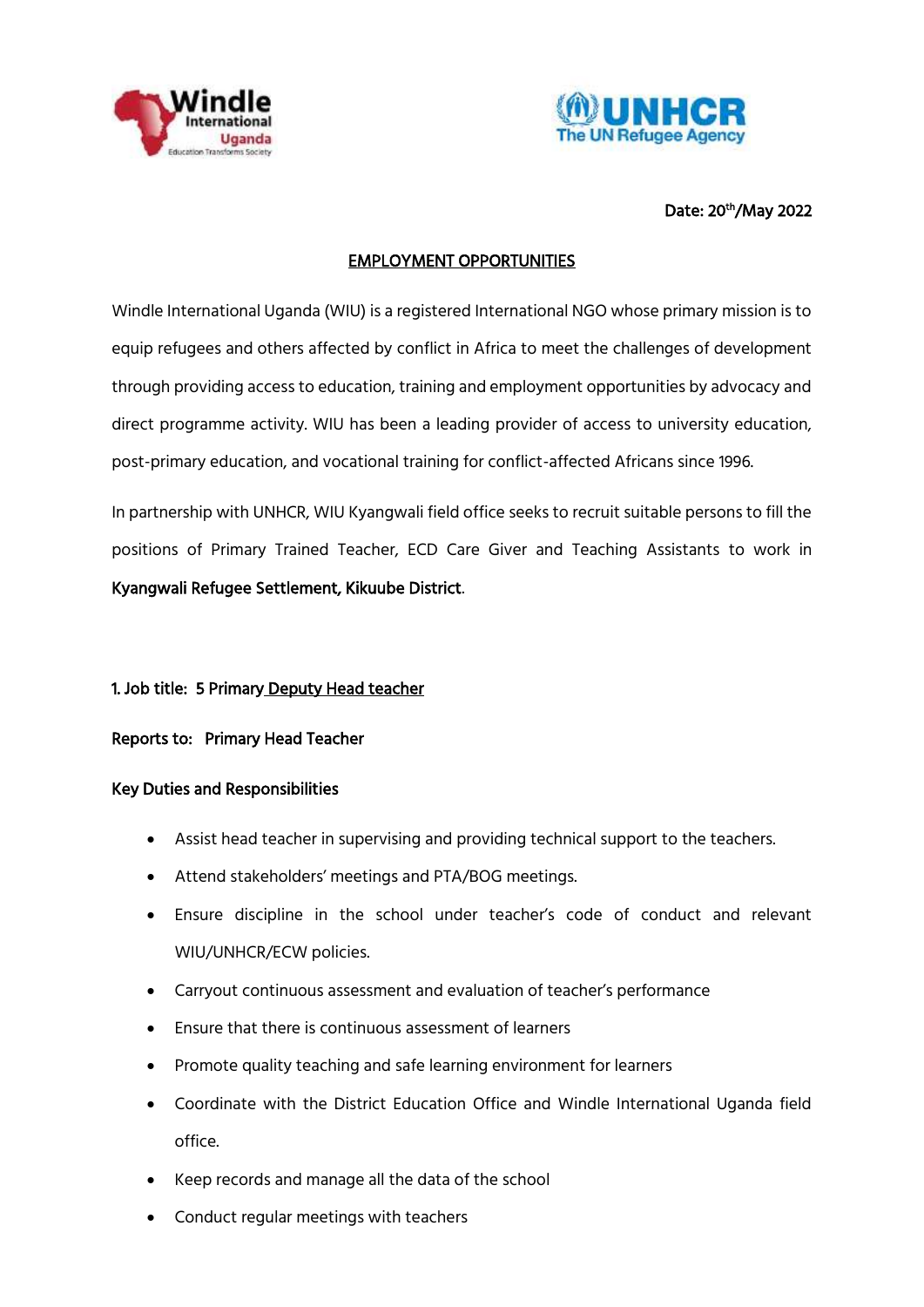



- Mobilization/sensitization of the community on Education
- Carry out continuous assessment and evaluation of performance of learners
- Guide and counsel learners
- Responsible for the day-to-day administration of the school
- Perform any other task as may be assigned by the school authority

## Qualifications

- Minimum of Grade III certificate in Primary Education
- Registration with Ministry of Education and Sports (MoES) will be an added advantage
- Applicants should be highly motivated individuals willing to work in a refugee settlement.
- Professional experience will be an added advantage.
- Three years of the experience as the Deputy Head teacher is a must
- Experience working with Windle international will be an added advantage
- Letter of recommendation detailing good conduct (no criminal activity including protection violations) from former employer or LC Authority or RWC

## 2.Job title: 40 Primary Trained Teachers.

#### Report to: Head teacher

## Key Duties and Responsibilities

- Prepare schemes of work and lesson plans
- Conduct lessons and remedial work according to set timetable
- Set, administer and mark internal examinations
- Develop and use instructional materials
- Carry out continuous assessment and evaluation of student's performance
- Keep and maintain class records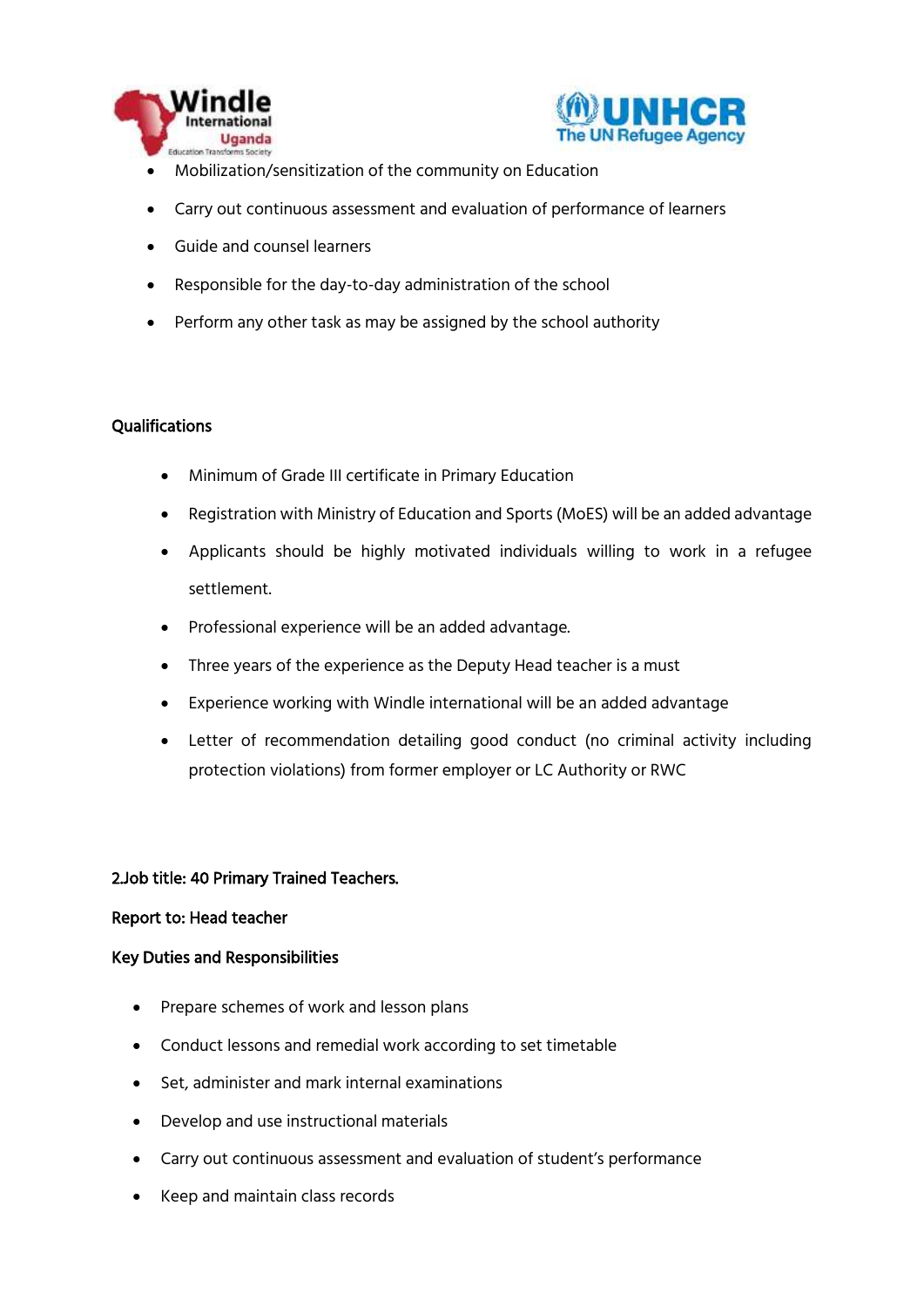



- Guide and counsel Students
- Serve as a class teacher if assigned by the school Administration
- Any other responsibility assigned by head teacher

# Qualifications

- Minimum of Grade III certificate in Primary Education
- Registration with Ministry of Education and Sports (MoES) will be an added advantage
- Applicants should be highly motivated individuals willing to work in a refugee settlement.
- Professional experience of 2 years will be an added advantage.

## 3 Job title: 15 Teaching Assistants

#### Report to: Head teacher

## Key Duties and Responsibilities

- Conduct lessons according to the curriculum
- Provide support in thematic learning
- Set, administer and mark internal examination
- Carryout continuous assessment and evaluation of learners
- Create and maintain class records
- Develop and use instructional materials
- Provide counselling and guidance of learners
- Conduct co-curricular activities at school
- Perform any other duties as may be assigned by school administration

## Qualifications;

- Minimum of O' Level certificate (UCE) or equivalent
- Applicant must have obtained at least credit in English and Mathematics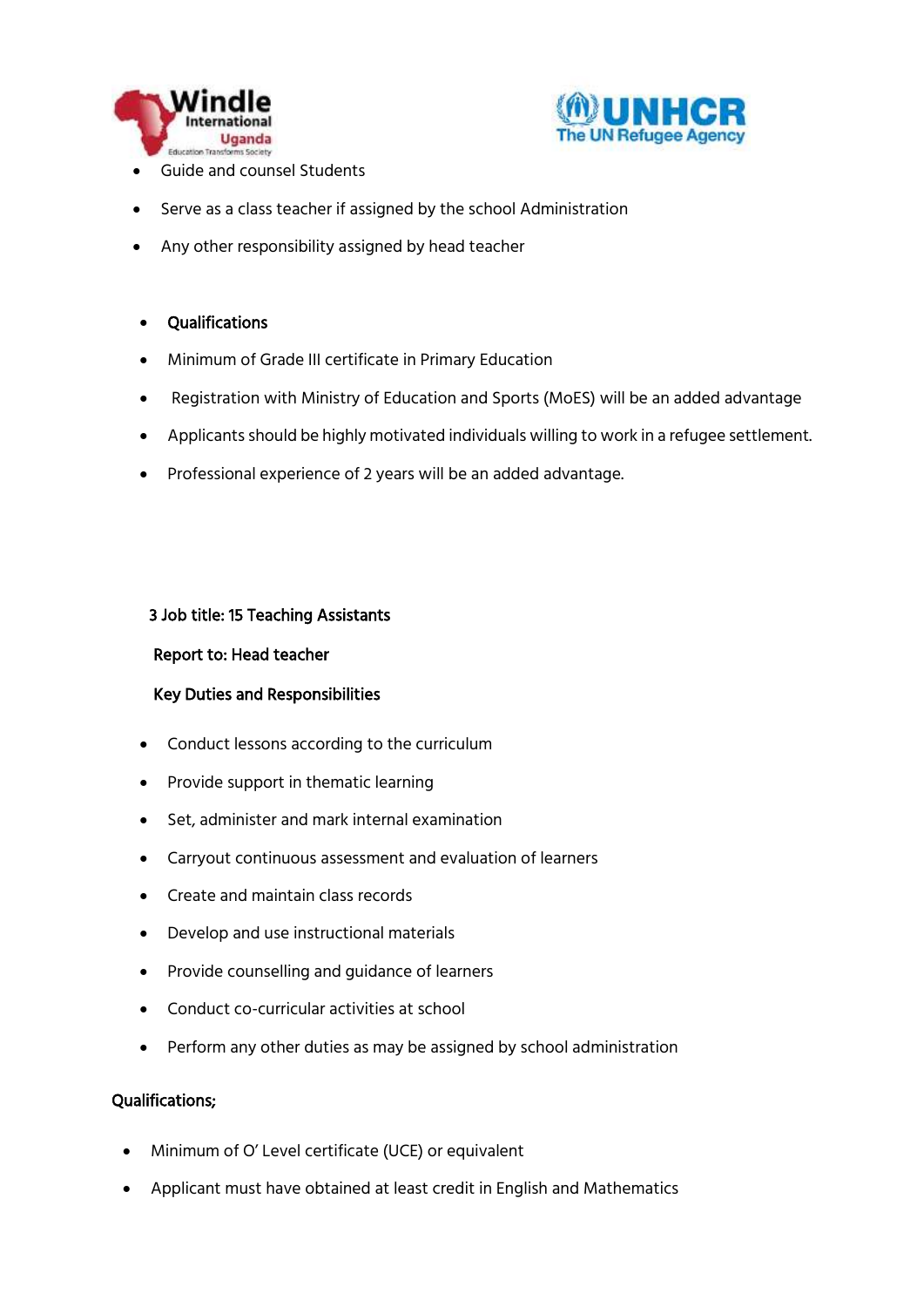



- Certificate in nursery teaching or training in early childhood development is an added advantage.
- Knowledge of local languages of refugee children is a must
- Applicant must be registered refugee residing in Kyangwali Refugee Settlement
- Valid attestation card or identification
- Professional teaching experience is an added advantage
- Ability to understand the different needs of children
- Letter of recommendation from refugee welfare council is a must
- $\bullet$

# 4. Job title: 10 ECD CARE GIVERS

#### Reports to: Primary Head Teacher

#### Key Duties and Responsibilities

- Conduct lessons according to the curriculum
- Carryout continuous assessment and evaluation of learners
- Create and maintain class records
- Develop and use instructional materials
- Provide counselling and guidance of learners
- Conduct co-curricular activities at school
- Perform any other duties as may be assigned by school administration

## Qualifications

- Must have a certificate in nursery teaching or training in early childhood development
- Credit in English and Mathematics will be an added advantage
- Knowledge of local languages of refugee children is an added advantage
- Professional teaching experience is an added advantage
- Ability to understand the different needs of children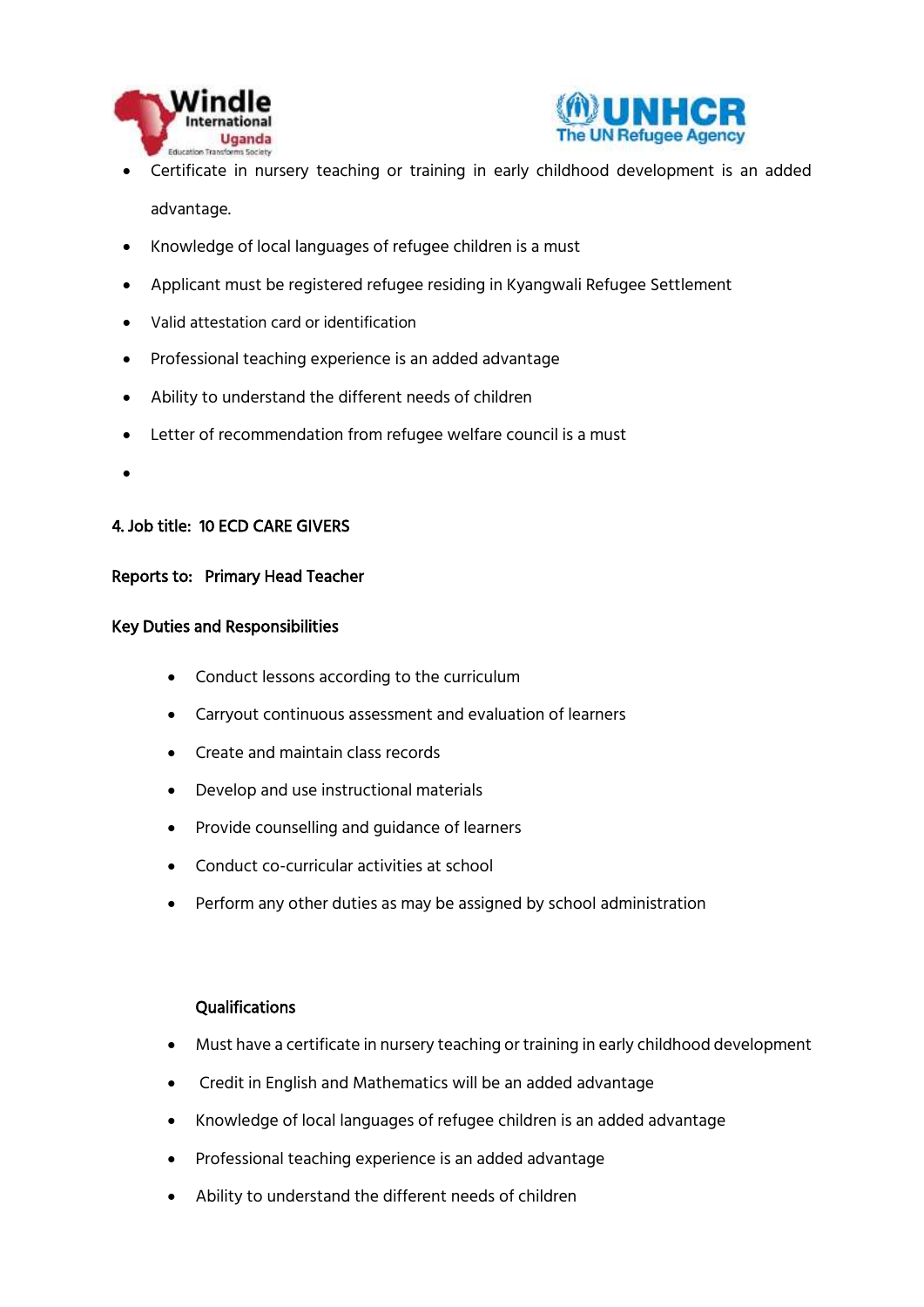



- Letter of recommendation from refugee welfare council is a must for refugee applicants
- Professional teaching experience is an added advantage

# 5. Job title: 10 School Guards

## Reports to: Primary Head Teacher

# Key Duties and Responsibilities

- Make sure that School is safe environment for children & teachers to learn
- Administer security of all school property
- Engage security organs & community in meetings and advocacy for school security.
- Report all security threats & concerns to the Head teacher.
- Any other duty as assigned by the relevant authority

# **Oualification**

- Minimum of O Level (UCE) certificate.
- Letter of recommendation from refugee welfare council is a must
- Ability to express oneself in English and compile situational reports from time to time.
- Physically fit to meet the required standards of security personnel.
- Refugees living in one of the settlements in Uganda are highly encouraged to apply.
- Age between 25- 50years.

## How to apply:

All interested applicants should submit their applications letters including detailed and up-todate typed curriculum Vitae, photocopies of all their academic and professional documents, photocopy of national ID or refugee Attestation card/ Identification and three professional referees addressed to:

> The Human Resource Administrator Windle International Uganda Kyangwali Field Office